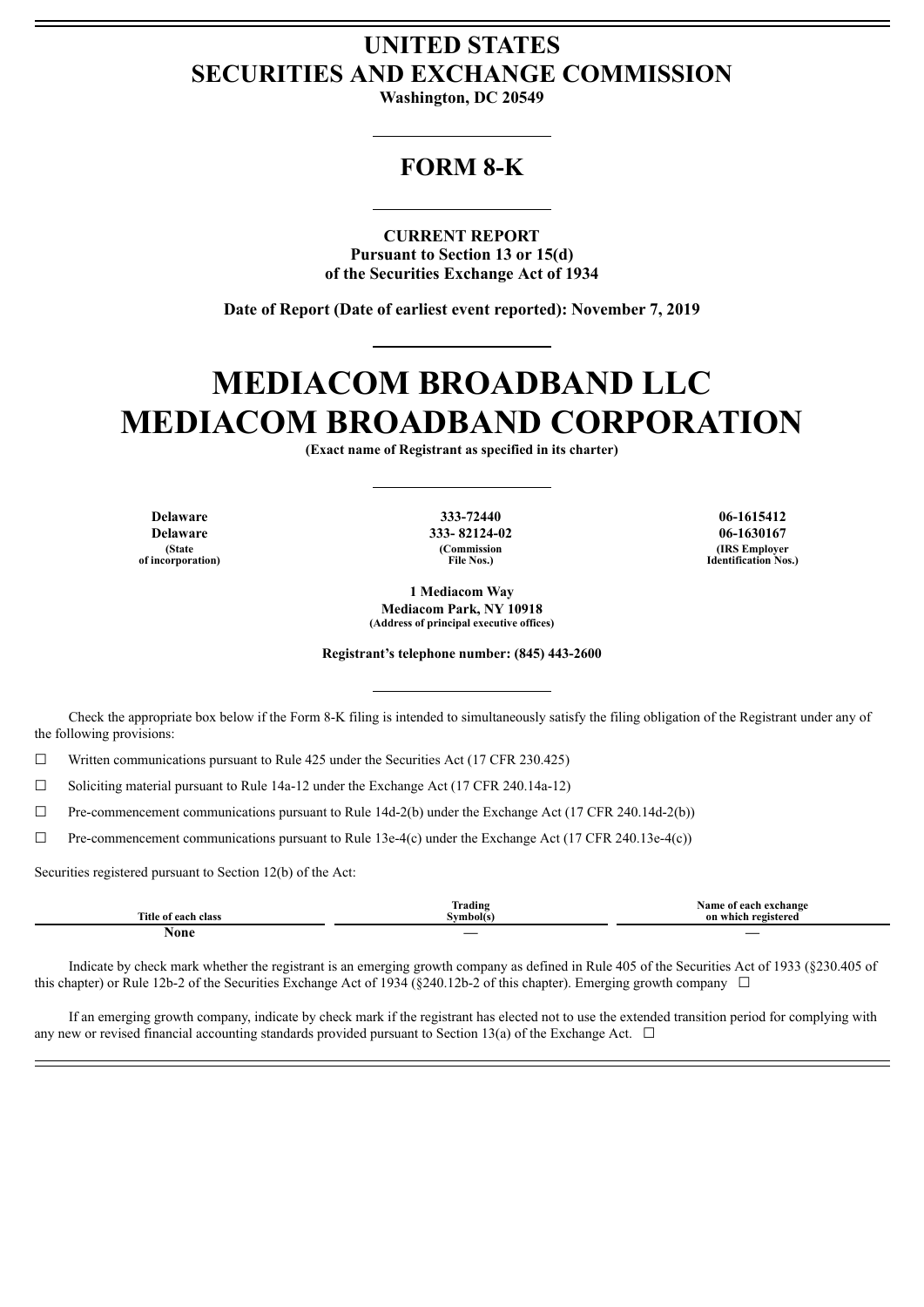### **Item 8.01. Other Events.**

On November 7, 2019, Mediacom Broadband LLC and Mediacom Broadband Corporation issued a press release announcing that they have called for redemption the entire remaining aggregate \$50 million outstanding principal amount of their 51⁄2% Senior Notes due 2021. A copy of the press release is being filed as Exhibit 99.1 to this report and incorporated herein by reference.

### **Item 9.01. Financial Statements and Exhibits.**

(d) Exhibits

Exhibit No. Name 99.1 Press Release dated [November](#page-3-0) 7, 2019.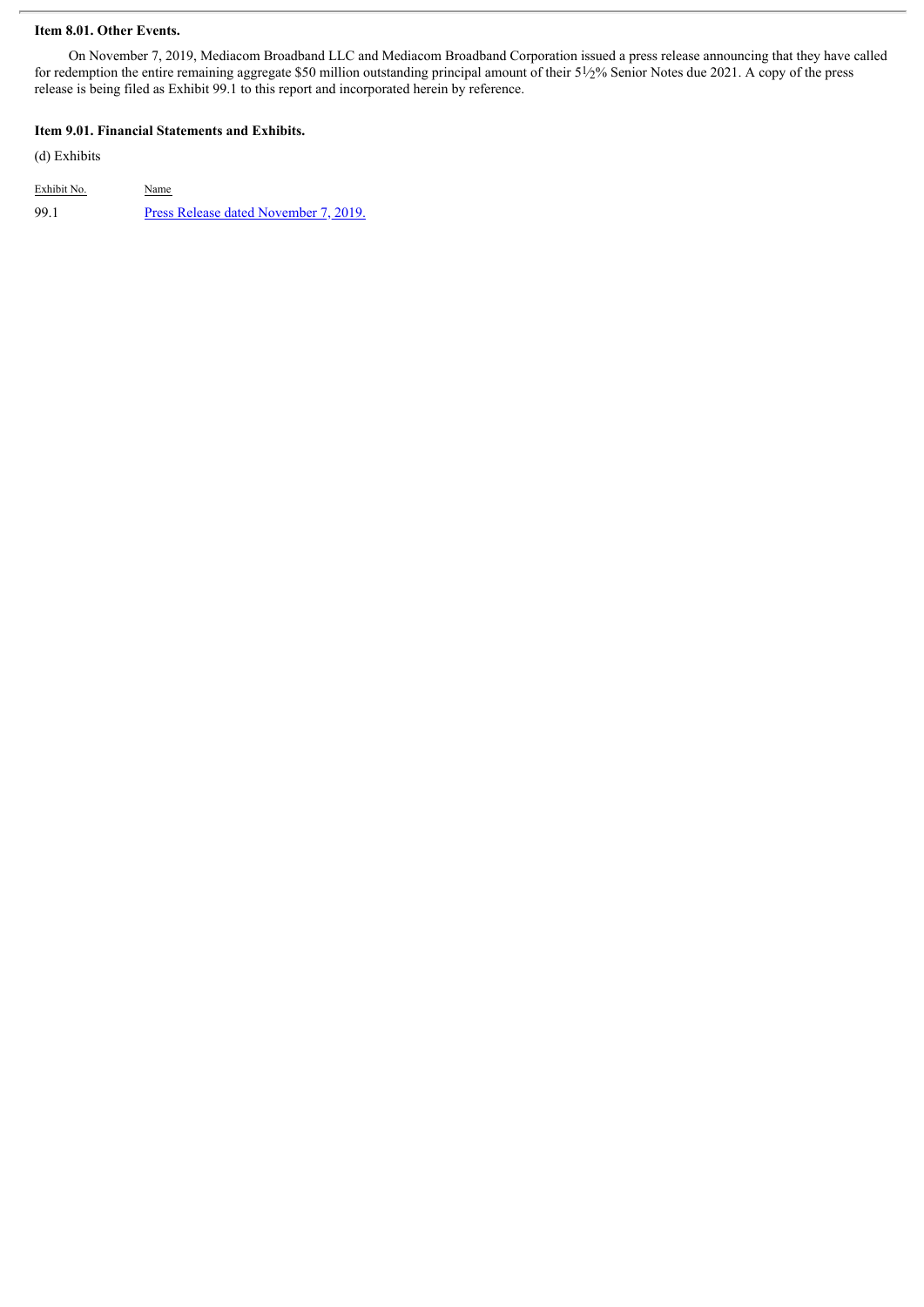Pursuant to the requirements of the Securities Exchange Act of 1934, as amended, the registrant has duly caused this report to be signed on its behalf by the undersigned hereunto duly authorized.

Date: November 7, 2019

# **Mediacom Broadband LLC**

By: /s/ Mark E. Stephan

Mark E. Stephan Executive Vice President and Chief Financial Officer

## **Mediacom Broadband Corporation**

By: /s/ Mark E. Stephan Mark E. Stephan Executive Vice President and Chief Financial Officer

Date: November 7, 2019